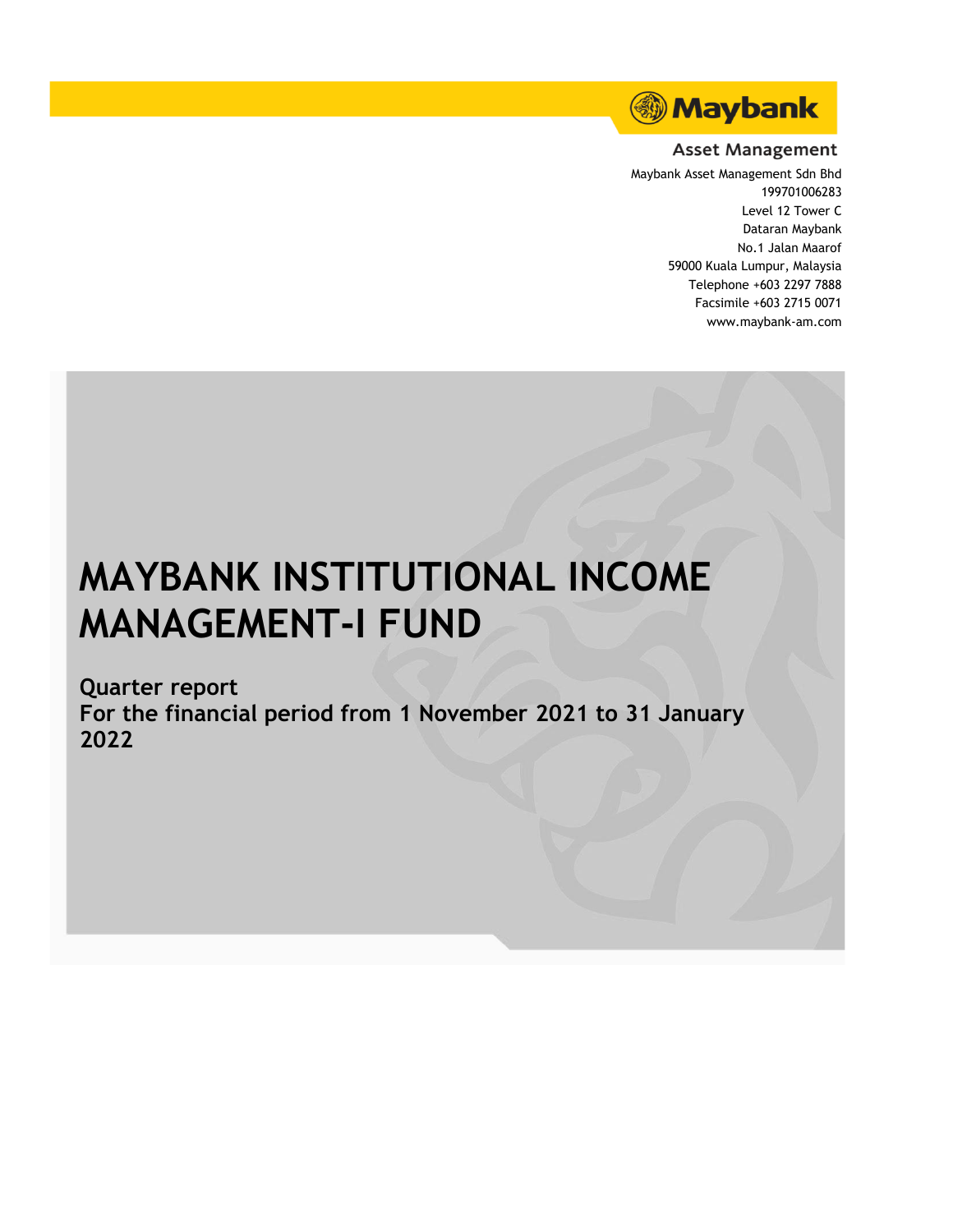## **CORPORATE INFORMATION**

## **MANAGER**

Maybank Asset Management Sdn Bhd (199701006283) (421779-M) Level 12 Tower C Dataran Maybank No.1 Jalan Maarof 59000 Kuala Lumpur, Malaysia Telephone +603 2297 7888 Facsimile +603 2715 0071 www.maybank-am.com

## **EXTERNAL INVESTMENT MANAGER**

Maybank Islamic Asset Management Sdn Bhd (201301012623) (10424610K) Level 12 Tower C Dataran Maybank No.1 Jalan Maarof 59000 Kuala Lumpur, Malaysia

## **TRUSTEE**

PB Trustees Bhd (196801000374) (573019-U) 17th Floor, Menara Public Bank 146 Jalan Ampang 50450 Kuala Lumpur Telephone +603 2177 3127 Facsimile +603 2164 3285

## **SHARIAH ADVISER**

Amanie Advisors Sdn Bhd (200501007003) (684050-H) Level 13A-2, Menara Tokio Marine Life No. 189, Jalan Tun Razak 50400 Kuala Lumpur Telephone +603 2161 0260 Facsimile +603 2161 0262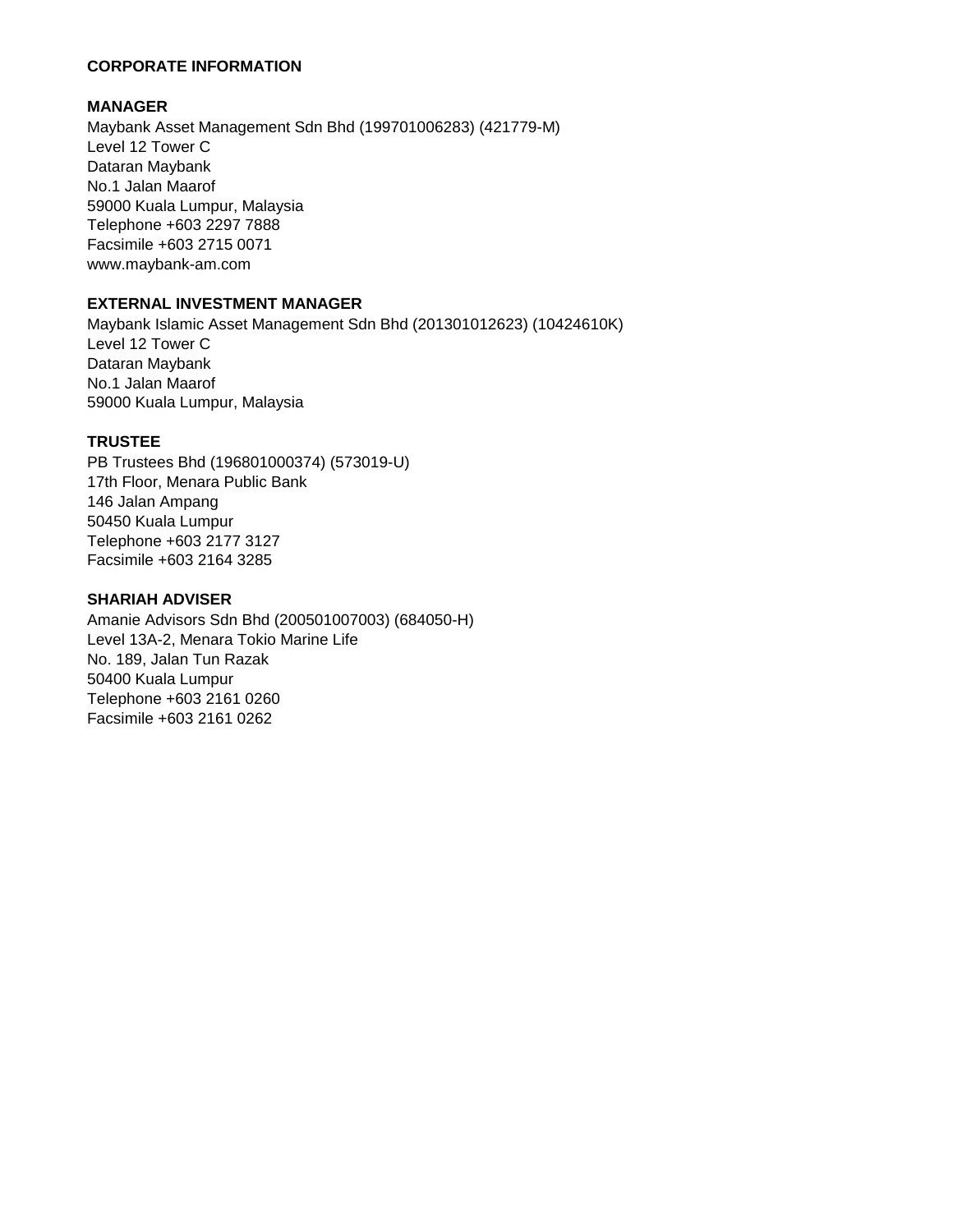## **CONTENT PAGE** Manager's report 1 - 3 Report of the Shariah Adviser 4 Unaudited statement of comprehensive income  $5$ Unaudited statement of financial position 6 and 6 and 6 and 6 and 6 and 6 and 6 and 6 and 6 and 6 and 6 and 6  $\epsilon$ Unaudited statement of changes in equity **7** and  $\overline{7}$ Unaudited statement of cash flows 8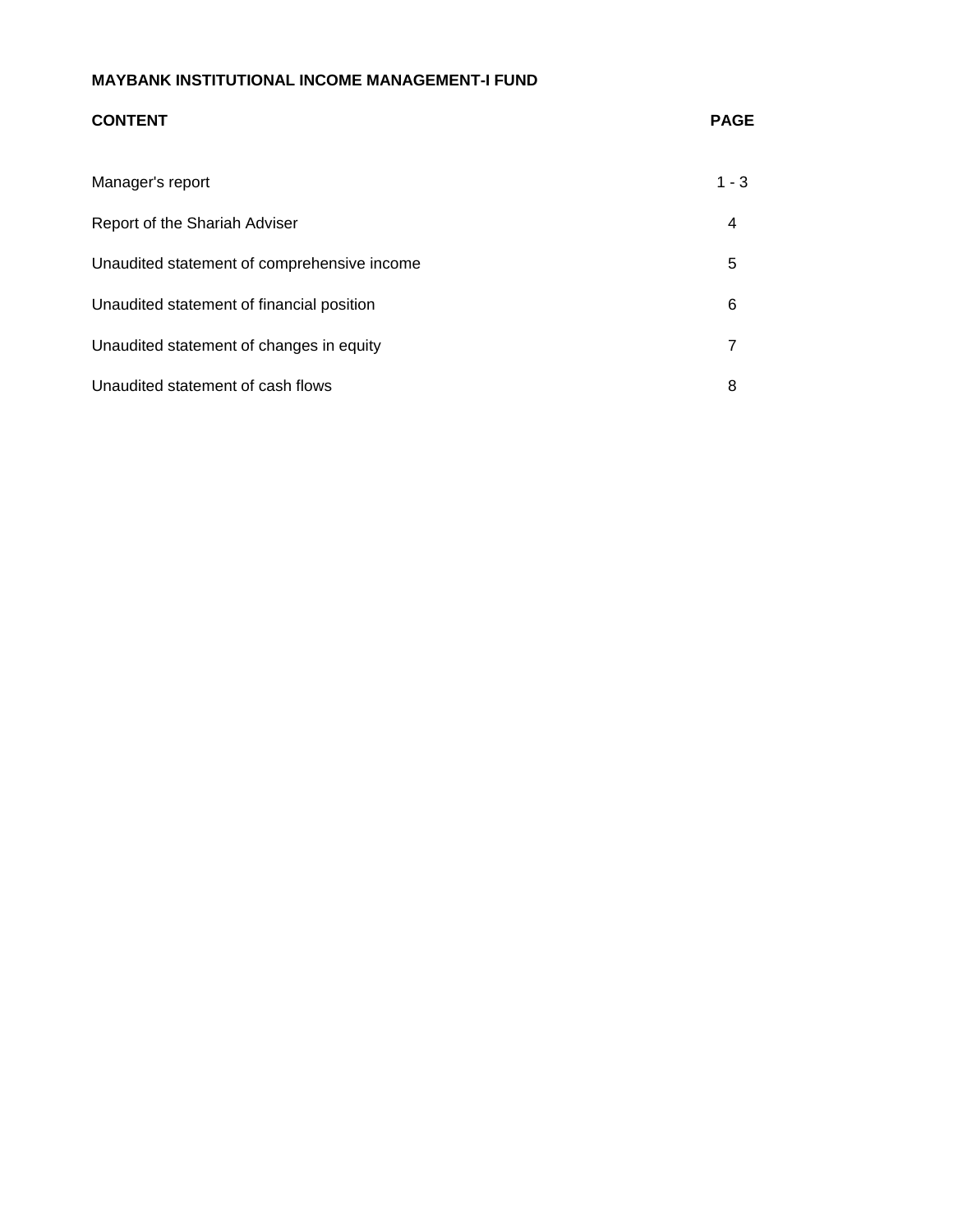#### **Manager's report**

**For the financial period from 1 November 2021 to 31 January 2022**

#### **A. Fund Information**

#### **1. Name of Fund**

Maybank Institutional Income Management-I Fund (the "Fund")

**2. Type of Fund**

Wholesale

- **3. Category of Fund** Mixed Assets
- **4. Duration of Fund** The Fund is an open-ended fund.
- **5. Fund launch date / commencement date** 9 March 2020 /1 April 2020

#### **6. Fund's investment objective**

The Fund aims to provide unitholders with consistent income steam through investments in a diversified portfolio of Sukuk.

#### **7. Fund distribution policy**

Distribution, if any, will be incidental for the first financial year. Thereafter, distribution, if any, shall be made on a quarterly basis (subject to the availability of income).

#### **8. Fund's performance benchmark**

Maybank 1 month Islamic deposit rate.

#### **9. The Fund's investment policy and principal investment strategy**

The Fund invests a minimum of 60% of the Fund's NAV in MYR-denominated Sukuk and/or similar securities. Up to 40% of the Fund's NAV may be invested in Islamic liquid assets such as Islamic money market instruments and Islamic deposits. The Fund will invest in MYR-denominated sukuk with a minimum rating of "AA3" by RAM or its equivalent rating by MARC at the point of purchase.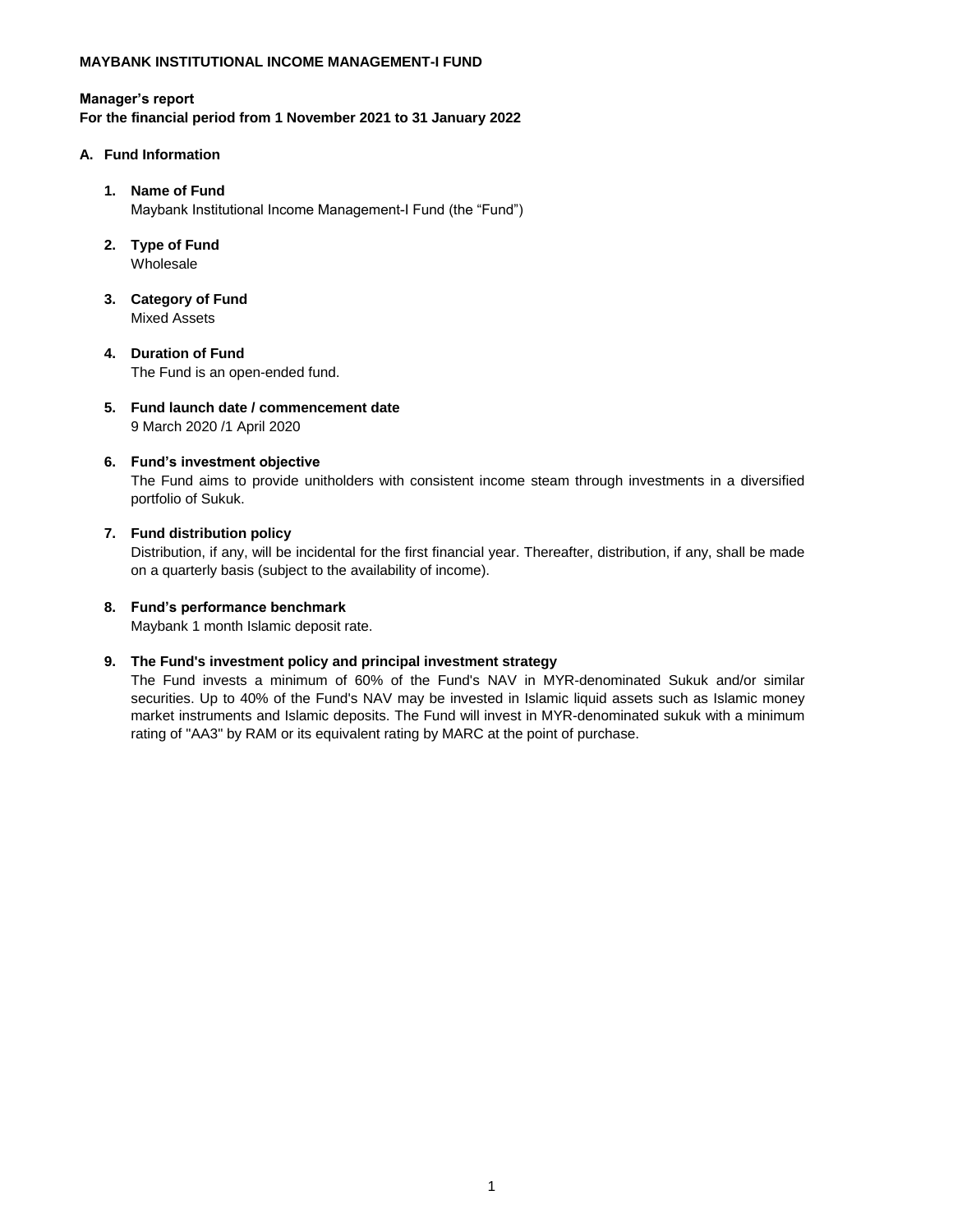#### **For the financial period from 1 November 2021 to 31 January 2022 (cont'd) Manager's report**

#### **B. Performance Review**

Returns of the Fund and its benchmark for the financial period from 1 November 2021 to 31 January 2022 is as follows:

| <b>Financial period</b>            | The Fund<br>(%) | <b>Benchmark</b><br>(%) |
|------------------------------------|-----------------|-------------------------|
| 1 November 2021 to 31 January 2022 | 5.82            | 0.37                    |

Performance of the Fund for the financial period from 1 November 2021 to 31 January 2022



*Source: Lipper, as at 31 January 2022*

*Investors are reminded that past performance of the Fund is not necessarily indicative of its future performance and that unit prices and investment returns may fluctuate.*

#### **C. Market Review**

After four Overnight Policy Rate ("OPR") cuts by Bank Negara Malaysia ("BNM") between January 2020 and July 2020, the market saw BNM maintained its OPR at 1.75% throughout the period. Amidst the stable domestic monetary policy by BNM, the local fixed income market was more affected by the rise in United States Treasury ("UST" yields that affected the global bond market. The global market saw the UST yields rose 24 basis points ("bps") to 120 bps between the 2 year and 30 year maturities during the period as expectations on the Federal Reserve ("Feds") to raise its interest rates gathered pace throughout the period under review as US economy showed signs of recovery and its inflation creeping up. Selloffs in global yields in 1Q 2021 and September 2021 to October 2021 saw local government bonds yields rose 27-108 bps with the 10-year Malaysia Government Securities ("MGS") reaching a high of 3.68% or 98 bps increase from a year before. This led to similar adjustment in corporate bonds as the market adjusted to the movement in government bonds.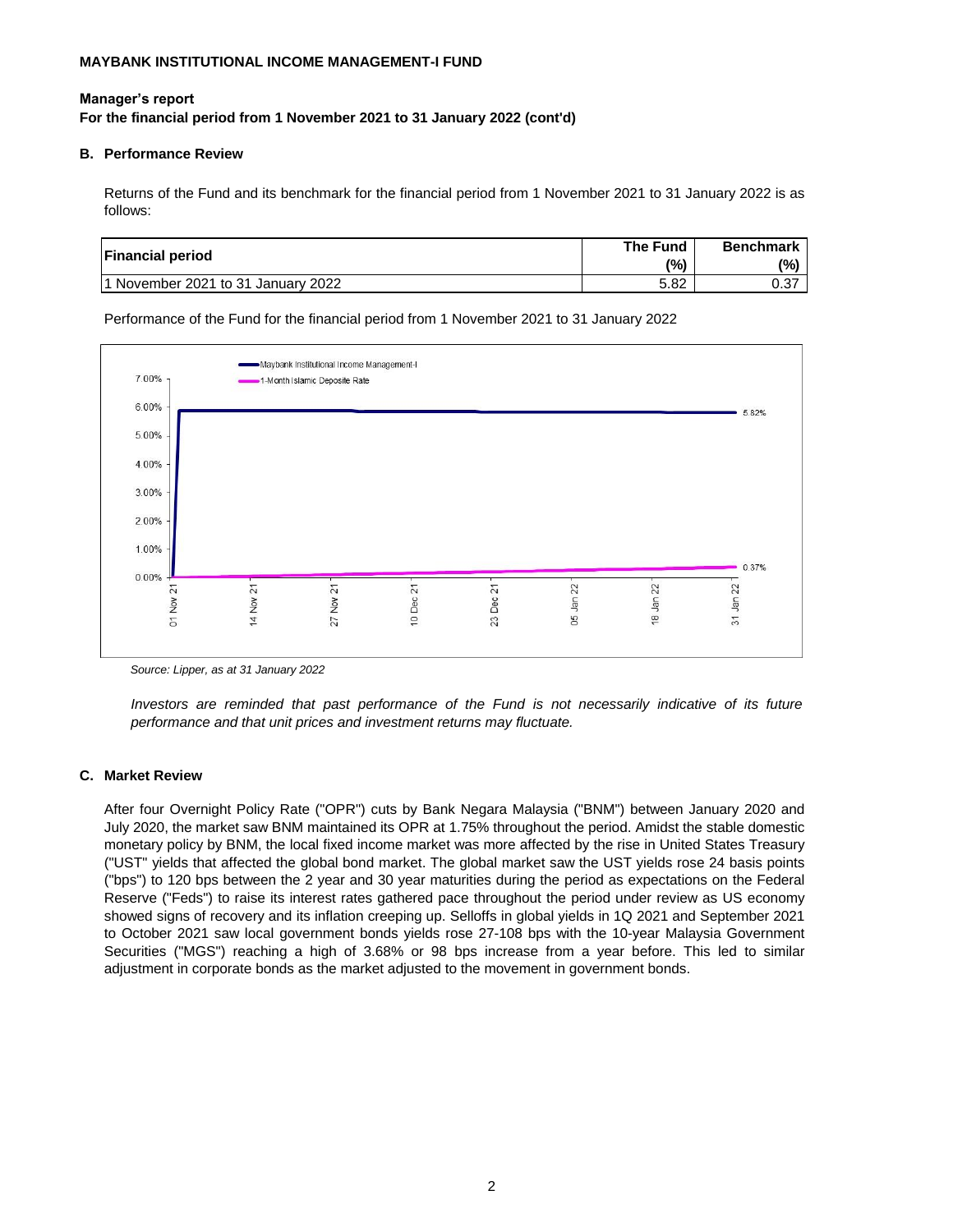#### **For the financial period from 1 November 2021 to 31 January 2022 (cont'd) Manager's report**

#### **D. Market Outlook & Strategy**

We expect local bond market to be well supported on economic recovery and still lower yields from fixed deposits and money market funds. Similar with equities, we expect the recovery momentum to sustain into 2022 as Malaysia almost fully reopened its economic activities, supported by very high vaccination rates among all Malaysians. For Malaysia fixed income, our investment thesis for economic recovery and reflation trades will continue in 2022, i.e. to seek value from high quality corporate bonds in the primary and secondary market and remain slightly negative on having long duration. We foresee that Malaysia will keep its OPR level at 1.75% for 1Q2022 as economic recovery progresses steadily, and as an insurance to protect against potential negative surprises from new Coronavirus Diseases 2019 ("COVID-19") variants and other unforeseen headwinds. BNM is likely to make the first interest rate hike in the 2H2022. Given the flush liquidity in the banking system, this will continue to lend support to the local bond market as yield pickup remains decent as compared to the low yielding fixed deposits and money market funds.

We continue to maintain our neutral duration relative to the The Refinitiv Bond Pricing Agency Malaysia ("TRBPAM") Sukuk Index as we assume a more defensive stance given our expectation of a steepening yield curve on the back of more robust economic activities in 2022. We expect the flush liquidity in domestic capital market will provide support the local bond market as yield pickup remains decent as compared to the low yielding fixed deposits and money market instruments due to the current low interest rate environment. We continue to overweight corporate bonds over sovereign bonds to anchor the Fund's income in corporate bonds' coupons as they are less volatile and provide higher yields to buffer against potential mark-to-market losses in the event of a turnaround in sovereign bond yields as economy starts to recover. We prefer strong AA-rated papers (A financial institution rated AA has a strong capacity to meet its financial obligations) for yield pickup and potential long term upgrade as economic activities accelerate.

#### **E. Asset Allocation**

| <b>Asset allocation</b>                             | 31.01.2022 |        | 31.10.2021 |        |
|-----------------------------------------------------|------------|--------|------------|--------|
|                                                     | <b>RM</b>  | %      | <b>RM</b>  | %      |
| Cash and cash equivalents, and other<br>Inet assets | 1,376      | 100.00 | 1.376      | 100.00 |
| <b>ITotal NAV</b>                                   | 1.376      | 100.00 | 1,376      | 100.00 |

#### **F. Soft Commissions and Rebates**

The Manager and its delegates will not retain any form of soft commissions and rebates from or otherwise share in any commission with any broker in consideration for directing dealings in the investments of the Fund unless the commission received is retained in the form of goods and services such as financial wire services and stock quotations system incidental to investment management of the Fund. All dealings with brokers are executed on best available terms.

During the financial period from 1 November 2021 to 31 January 2022, the Manager and its delegates did not receive any rebates from the brokers or dealers but have retained soft commissions in the form of goods and services such as research materials and advisory services that assist in decision making process relating to the investment of the Fund (i.e. research materials, data and quotation services, computer hardware and software incidental to the investment management of the Fund and investment advisory services) which were of demonstrable benefits to the unitholders.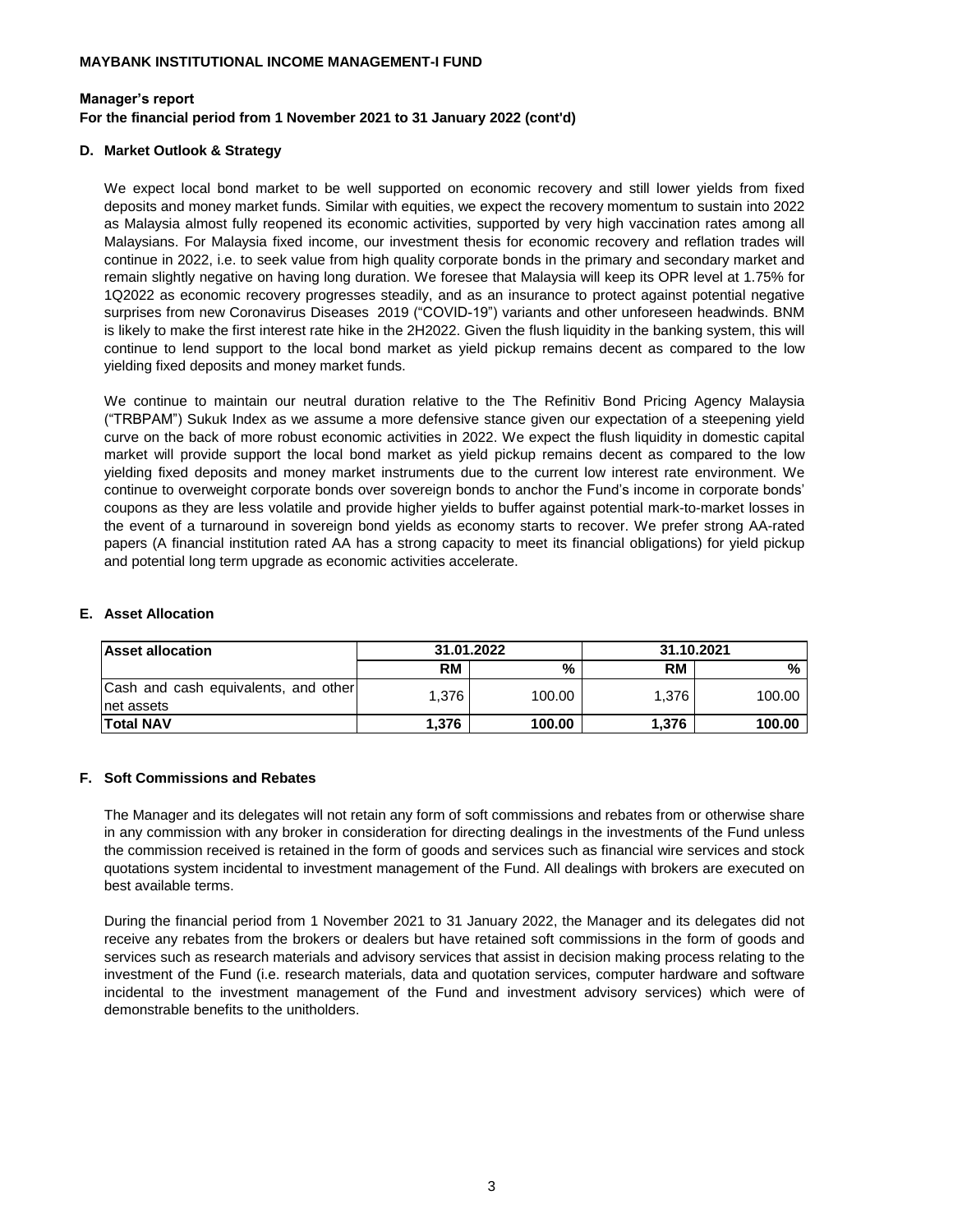#### **REPORT OF THE SHARIAH ADVISER**

## **TO THE UNITHOLDERS OF MAYBANK INSTITUTIONAL INCOME MANAGEMENT-I FUND FOR THE FINANCIAL PERIOD FROM 1 NOVEMBER 2021 TO 31 JANUARY 2022**

We hereby confirm the following: .

- 1. To the best of our knowledge, after having made all reasonable enquiries, Maybank Asset Management Sdn Bhd (the "Manager") has operated and managed Maybank Institutional Income Management-I Fund ("the Fund") during the period covered by these financial statements in accordance with the Shariah principles and complied with the applicable guidelines, rulings or decisions issued by the Securities Commission Malaysia pertaining to Shariah matters; and
- 2. The asset of the Fund comprises of instruments that have been classified as Shariah compliant.

For and on behalf of **Amanie Advisors Sdn Bhd**

**Tan Sri Dr Mohd Daud Bakar** Executive Chairman

Kuala Lumpur, Malaysia 15 March 2022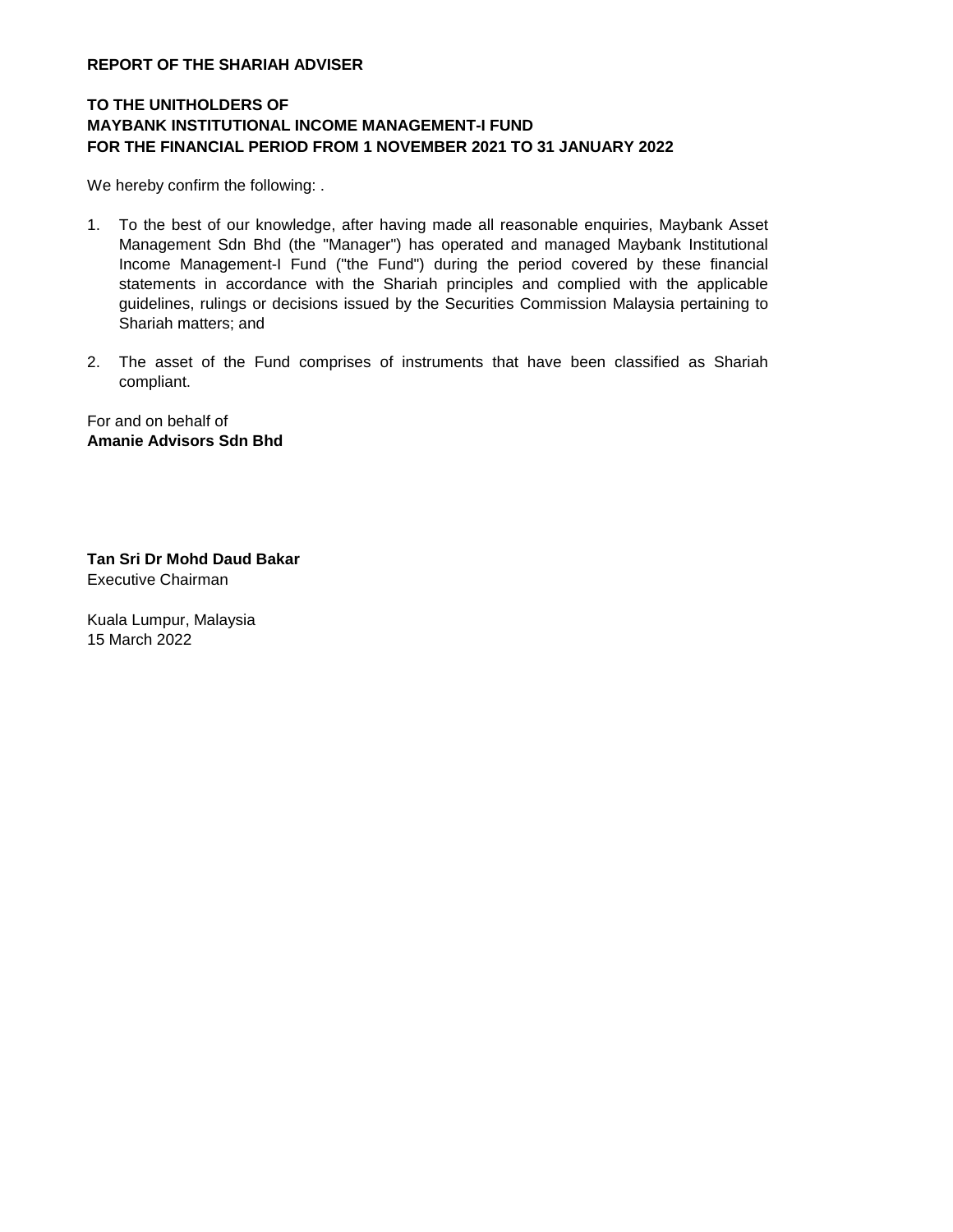#### **UNAUDITED STATEMENT OF COMPREHENSIVE INCOME FOR THE FINANCIAL PERIOD FROM 1 NOVEMBER 2021 TO 31 JANUARY 2022**

|                                                                                                 | 01.11.2021<br>to<br>31.01.2022<br><b>RM</b> | 01.11.2020<br>to<br>31.01.2021<br><b>RM</b> |
|-------------------------------------------------------------------------------------------------|---------------------------------------------|---------------------------------------------|
| <b>INVESTMENT INCOME</b>                                                                        |                                             |                                             |
| Profit income<br>Net loss on financial assets at fair value through<br>profit or loss ("FVTPL") |                                             | 41,470                                      |
| - Realised loss                                                                                 |                                             | (32, 218)                                   |
| - Unrealised gain                                                                               |                                             | 6,632                                       |
|                                                                                                 |                                             | 15,884                                      |
| <b>EXPENSES</b>                                                                                 |                                             |                                             |
| Manager's fee                                                                                   |                                             | 4,116                                       |
| Trustee's fee                                                                                   |                                             | 3,025                                       |
| Auditors' remuneration                                                                          |                                             | 2,395                                       |
| Tax agent's fee                                                                                 |                                             | 882                                         |
| Shariah advisory fee                                                                            |                                             | 4456                                        |
| Administrative expenses                                                                         |                                             | 532                                         |
|                                                                                                 |                                             | 15,406                                      |
| Net (loss)/income before taxation                                                               |                                             | 478                                         |
| Taxation                                                                                        |                                             |                                             |
| Net (loss)/income after taxation and total<br>comprehensive (loss)/income for the               |                                             |                                             |
| financial period                                                                                |                                             | 478                                         |
| Net (loss)/income after taxation is made up of<br>the following:                                |                                             |                                             |
| Net realised loss                                                                               |                                             | (6, 154)                                    |
| Net unrealised income                                                                           |                                             | 6,632                                       |
|                                                                                                 |                                             | 478                                         |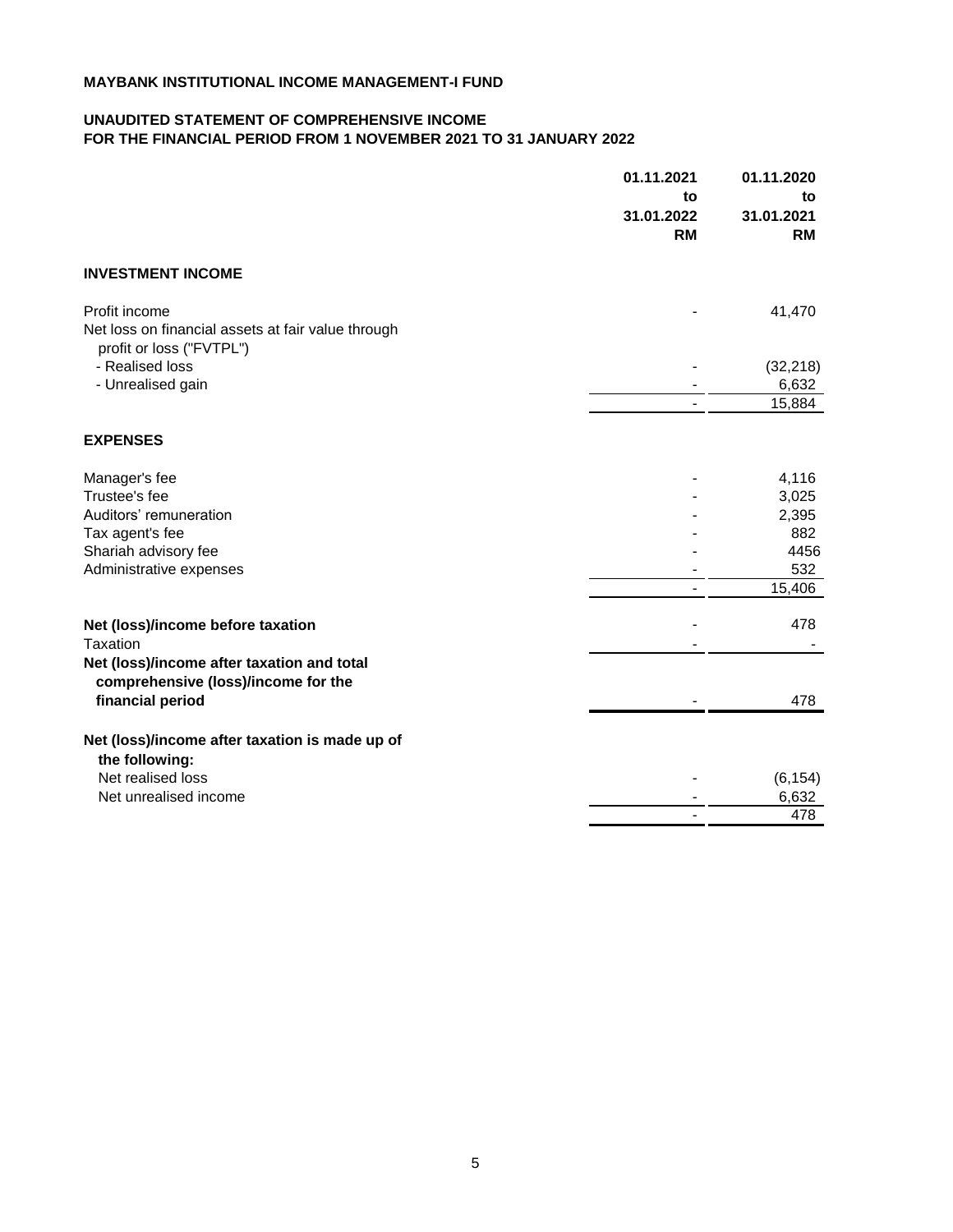## **UNAUDITED STATEMENT OF FINANCIAL POSITION AS AT 31 JANUARY 2022**

|                                                         | 31.01.2022<br><b>RM</b> | 31.10.2021<br><b>RM</b> |
|---------------------------------------------------------|-------------------------|-------------------------|
| <b>ASSETS</b>                                           |                         |                         |
| Amount due from Manager                                 | 34,717                  | 25,013                  |
| Cash at bank                                            | 9,541                   | 9,541                   |
| <b>TOTAL ASSETS</b>                                     | 44,258                  | 34,554                  |
| <b>LIABILITIES</b>                                      |                         |                         |
| Amount due to Trustee                                   | 10,061                  | 7,036                   |
| Other payables and accruals                             | 32,821                  | 26,142                  |
| <b>TOTAL LIABILITIES</b>                                | 42,882                  | 33,178                  |
| NET ASSET VALUE ("NAV") OF THE FUND                     | 1,376                   | 1,376                   |
| <b>EQUITY</b>                                           |                         |                         |
| Unitholders' capital                                    | 26,205                  | 26,205                  |
| <b>Accumulated loss</b>                                 | (24, 829)               | (24, 829)               |
| <b>NET ASSETS ATTRIBUTABLE TO</b><br><b>UNITHOLDERS</b> | 1,376                   | 1,376                   |
| <b>NUMBER OF UNITS IN CIRCULATION</b>                   |                         |                         |
| (UNIT)                                                  | 1,000                   | 1,000                   |
| <b>NAV PER UNIT (RM)</b>                                | 1.3760                  | 1.3760                  |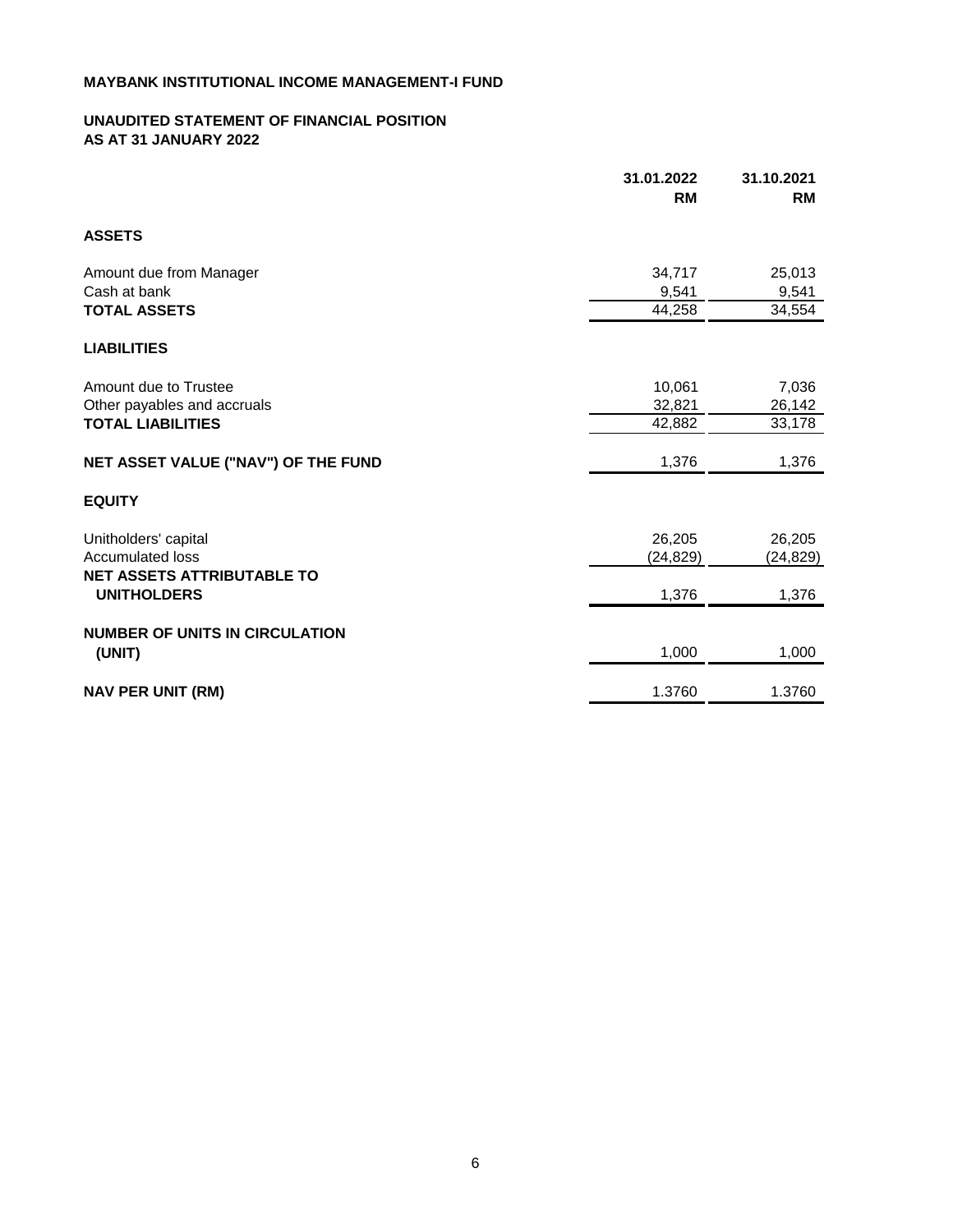## **UNAUDITED STATEMENT OF CHANGES IN EQUITY FOR THE FINANCIAL PERIOD FROM 1 NOVEMBER 2021 TO 31 JANUARY 2022**

|                                                        | (Accumulated<br>loss          |                                   |                       |
|--------------------------------------------------------|-------------------------------|-----------------------------------|-----------------------|
|                                                        | Unitholders'<br>capital<br>RM | <b>Retained</b><br>earnings<br>RM | Total<br>equity<br>RM |
| At 1 November 2021                                     | 26,205                        | (24, 829)                         | 1,376                 |
| At 31 January 2022                                     | 26,205                        | (24, 829)                         | 1,376                 |
| At 1 November 2020                                     | 18,001,000                    | 36,553                            | 18,037,553            |
| Total comprehensive income for<br>the financial period |                               | 478                               | 478                   |
| Creation of units                                      | 3,000,000                     |                                   | 3,000,000             |
| Cancellation of units                                  | (19,531,832)                  |                                   | (19,531,832)          |
| At 31 January 2021                                     | 1,469,168                     | 37,031                            | 1,506,199             |